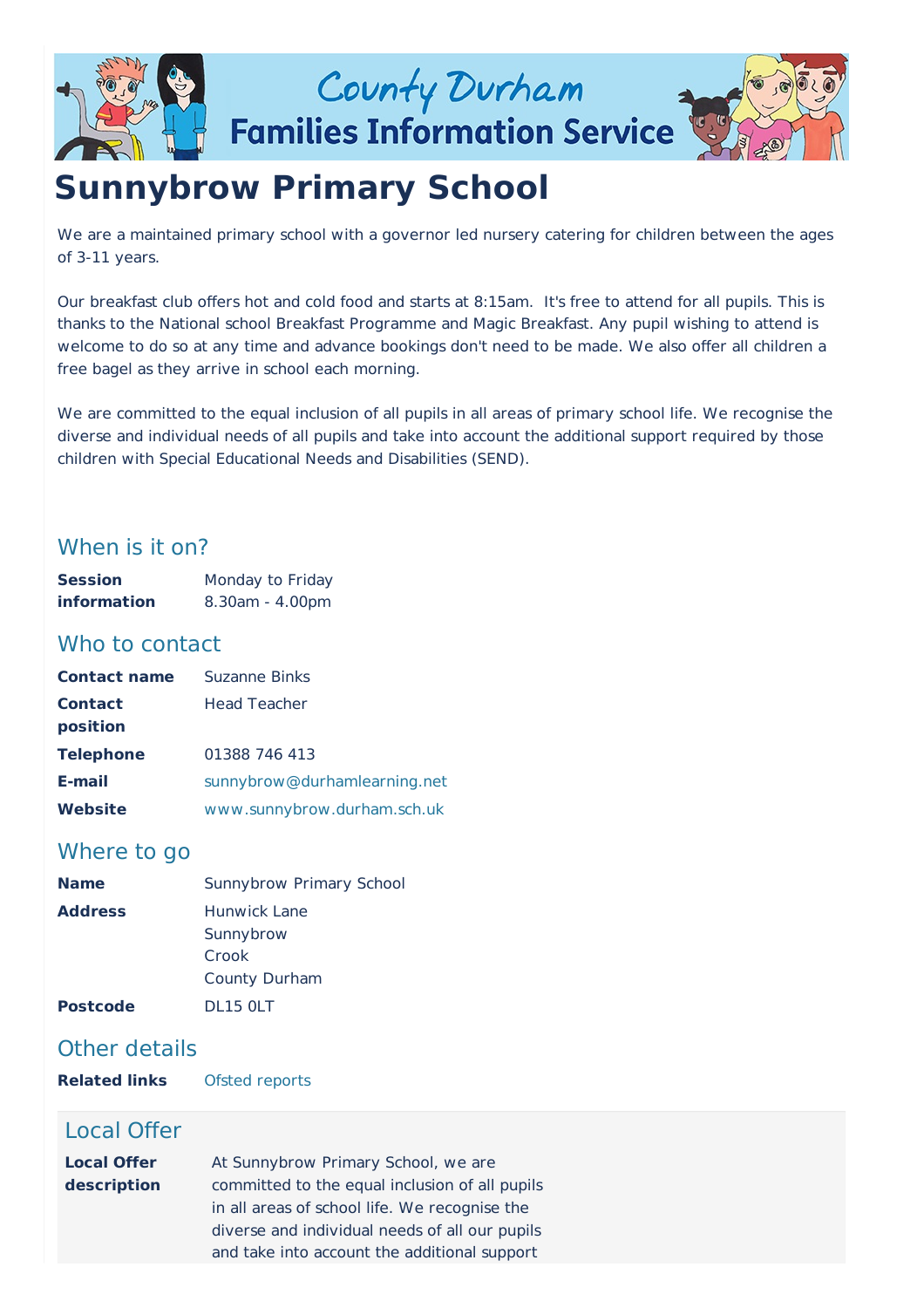|                             | required by those children with Special<br>Educational Needs and Disabilities (SEND).                                                                                                                                                                                                                                          |
|-----------------------------|--------------------------------------------------------------------------------------------------------------------------------------------------------------------------------------------------------------------------------------------------------------------------------------------------------------------------------|
|                             | We believe in positive intervention,<br>removing barriers to learning, raising<br>expectations and levels of achievement and<br>working in partnership with other agencies<br>in order to provide a positive educational<br>experience for all our pupils including those<br>with a Special Educational Need or<br>Disability. |
|                             | We recognise there are particular group of<br>pupils whose circumstances require<br>additional consideration by those who work<br>with them to support their SEND.                                                                                                                                                             |
|                             | We have appointed a designated teacher for<br>looked after children (Mrs Binks) who works<br>closely with the SENCO (Mrs Sim) to ensure<br>all teachers in school understand the<br>implications for those children who are<br>looked after and have SEND.                                                                     |
|                             | We strive to ensure that all pupils,<br>regardless of their specific needs make the<br>best possible progress.                                                                                                                                                                                                                 |
| <b>Contact name</b>         | <b>Claire Sim</b>                                                                                                                                                                                                                                                                                                              |
| <b>Contact</b><br>telephone | 01388 746 413                                                                                                                                                                                                                                                                                                                  |
| <b>Contact email</b>        | sunnybrow@durhamlearning.net                                                                                                                                                                                                                                                                                                   |
| Links                       | <b>SEND at Sunnybrow</b>                                                                                                                                                                                                                                                                                                       |

How do you identify Special Educational Needs and Disabilities (SEND)?

# **How does the setting/school/college know if children/young people need extra help and what should I do if I think my child/young person may have special educational needs?**

We aim for early identification of Special Educational Needs and Disabilities, so our assessment process starts as soon as a child starts our school.

Early identification takes place by:

- Having conversations with you, the parent/carer, to discuss any queries or concerns you may be having.
- Assessing Reception children's on-entry data in the Early Years Foundation Stage and identifying any areas of concerns.
- Initial assessments when a child transfers to our school and discussions with their previous school.
- Ongoing monitoring and tests throughout the year.
- Pupil progress reviews between the head teacher and class teacher, where teachers are held accountable for the amount of progress the children in their class are making.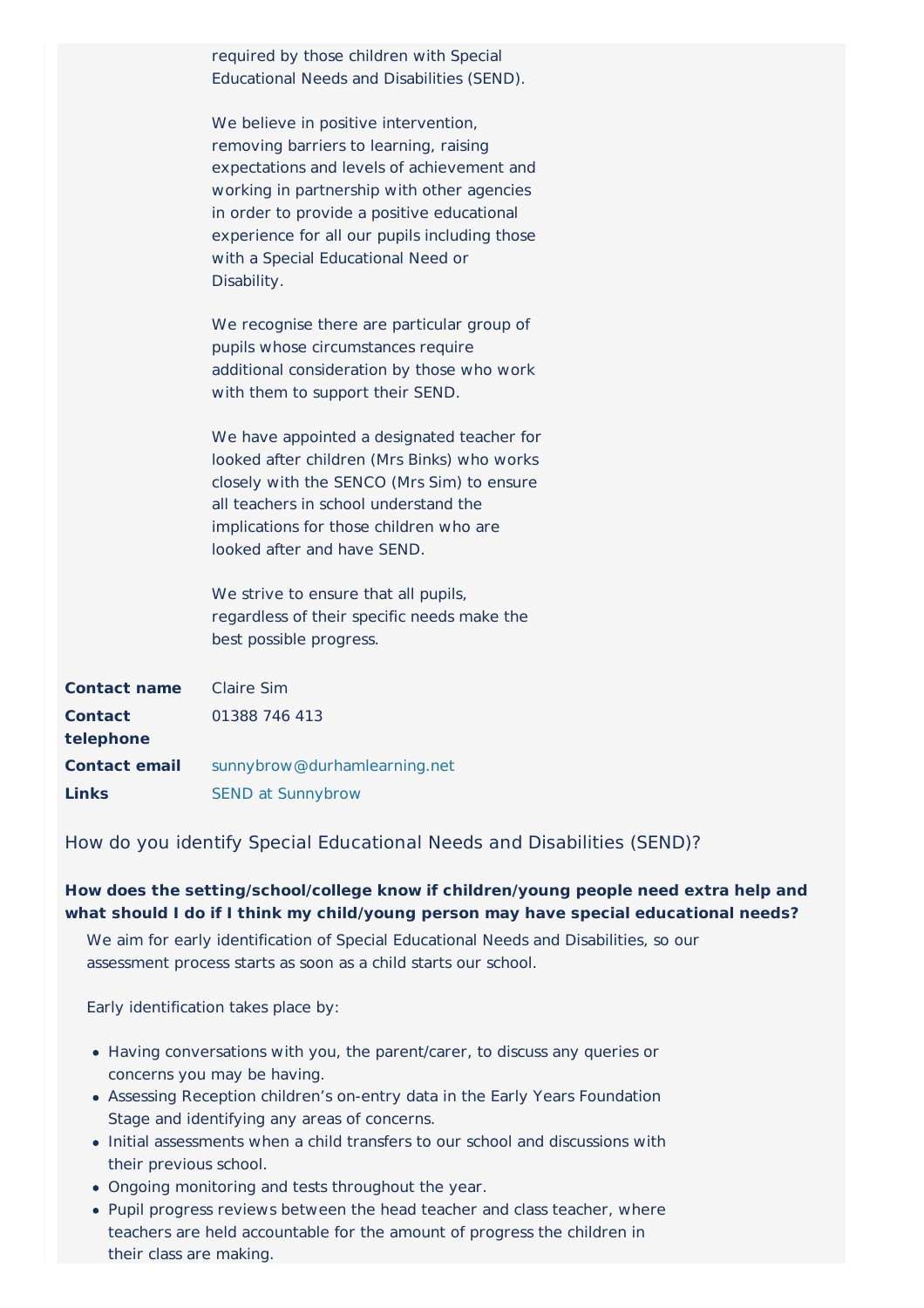- Special Education Need and Disability reviews between Mrs Sim and a class teacher, where teachers are held accountable for the amount of progress children with Special Educational Needs and Disabilities are making.
- Ongoing formative assessments during day-to-day activities.

How will you support my child with their special educational needs and disability?

**How will early years setting/school/college staff support my child/young person?**

We offer the following support for children with Special Educational Needs and Disabilities:

We aim for early identification of any Special Educational Needs and Disabilities, and this process starts from the first day children enter our school.

If a child is attaining lower than age-related expectation or progress is slower than expected/usual for the child, but it is felt that the child doesn't have a SEND, then the child is placed on the 'Cause for Concern' register, appropriate intervention is planned for and the child's progress is carefully monitored.

Interventions are carried out by our skilled learning support assistants and evaluated after each session. These interventions are then monitored by Mrs Sim or another member of our Senior Leadership team to ensure that they are of a high quality.

If we suspect a child might have SEND, then we talk to the people who know the child best - the child and their parents/carers. In that initial assessment meeting, the child, their parents/carers and their class teacher are invited to share their opinions and discuss the child's strengths, areas of difficult and hopes for the future. This is recorded on a 'Short Note' form and forms the starting point for future support planning. We use the graduated approach detailed in the new Special Educational Needs and Disability Code of Practice 2014 of "assess, plan, do, review."

Following the first meeting, if it is deemed appropriate, a **Support Plan** will be created for your child. This contains 2 or 3 specific, measurable, achievable and realistic targets, outlines appropriate support or intervention programmes and who will be the responsible adult. These targets will be reviewed at least every term with the child, their parents, class teacher and Mrs Sim.

In class, each child's teacher will be finding ways to support your child to achieve these targets, such as:

- Changing the way activities are planned and delivered.
- Matching activities to the ability / need of each child (differentiation).
- Adapting learning materials such as equipment and activities to suit each child's needs.

If extra intervention and support is required, then your child will be assigned to one of our skilled teaching assistants. They will work closely with the class teacher to plan a programme of intervention. This intervention will be recorded on our whole-school provision map and will be regularly reviewed. Class teacher's will also discuss how you can be supporting your child at home.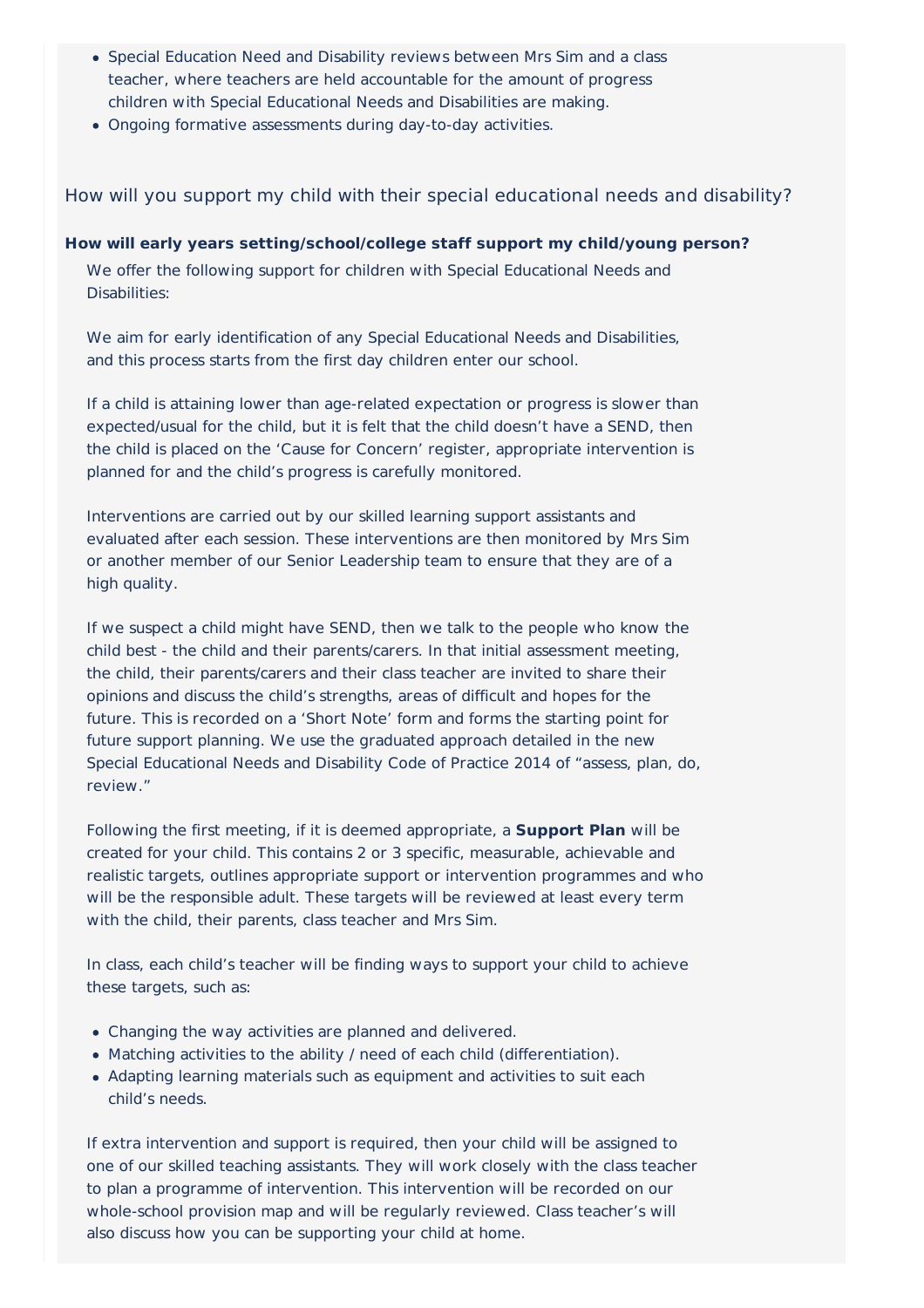We track pupil progress through:

- Every day formative assessments using a system called assertive mentoring, which tracks pupil progress against the National Curriculum descriptors for their age group.
- Analysing pupil progress data and setting appropriate targets.
- Using National Curriculum testing.
- Using tests such as the Year 1 phonics test, reading age and spelling age tests, and Rising Stars optional tests.
- Gathering information from the child, parents, carers and professionals from other agencies.

With the permission of parents/carers we may seek additional advice from outside specialists such as health professionals, specialist teachers or educational psychologists who would:

- Carry out further assessment of the child's needs.
- Provide advice to schools on how to best support the child.
- Suggest resources that would help the child make progress.

# **If your child has Special Educational Needs our SENCO will:**

- Ensure the right support is put in place for each child.
- Advise other teachers and teaching assistants on how to help each child and ensure they have an up to date support plan detailing how their needs will be met in school.
- Arrange training for staff so they understand each child's needs.
- Work closely with parents on a regular basis to talk with them about their child's needs and listen to any ideas or concerns they might have.
- Work with other professionals (if necessary) who may be able to help individual children, for example speech and language therapist /medical professional/educational psychologist.

If a child's needs are very complex and/or severe we may ask the council to carry out an Education, Health and Care Assessment:

- This is a very detailed assessment of each child's needs. Parents or carers, the school and a range of professionals will all be asked to provide written reports.
- At the end of the assessment phase the Local Authority will consider these reports to help decide whether or not to issue an Education, Health and Care Plan for the child.
- Parents/carers also have the right to ask the council to carry out this assessment although it is usually best if you can do this with the support of the school.
- Education, Health and Care Assessment is only appropriate for a small number of children. Your school SENCO or the Parent Partnership Service will be able to advise you about this.

We encourage **all** children to participate in every activity, regardless of special educational need or disability. Where this might be difficult (such as in the case of P.E.) we strive to remove barriers and put measures in place to support children in their engagement of the activity.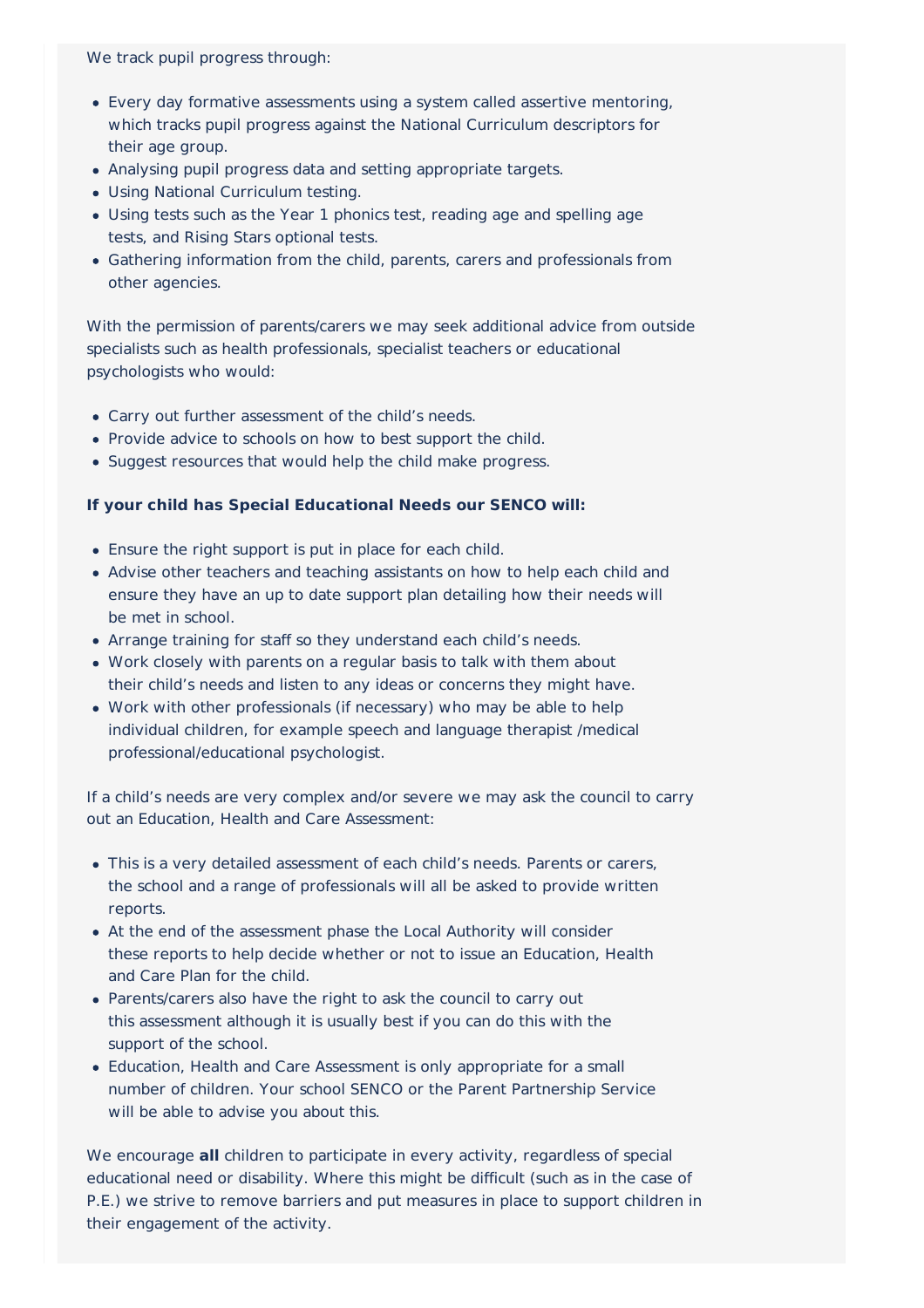# How will you make sure my child's education meet their needs?

#### **How will the curriculum be matched to my child's young person's needs?**

Children learn and develop in different ways. Teachers recognise this and use different teaching styles and resources, as well as planning different levels of work in the classroom to cater for the various ways children learn. Children will have adult support within the classroom when tasks require it. However, at times, children may need extra help and may be withdrawn by a teaching assistant to work on specific skills as an individual or as part of a small group. The use of the Special Educational Needs Support Plan, written specifically for individual children, will include short term targets linked to the child's needs.

#### How will we know my child is progressing?

# **How will both you and I know how my child/young person is doing and how will you help me to support my child's/young person's learning?**

You will be able to discuss your child's progress at parents' evenings and appointments can be made at any time to speak to the class teacher or SENCo throughout the year, by contacting the school office.

Progress is closely monitored on a regular basis through:

- National Curriculum Tests.
- Other tests, such as Phonics checks, Optional SATs, Speech and Language link.
- Information from parents, carers and other professionals from other agencies.
- Records from other schools your child has attended.

Staff will help you to support your child/young person with their learning by suggesting ways you can help at home. Mrs Sim (SENCo) may meet to discuss how to support your child with strategies to use if there are emotional or behavioural needs. If outside agencies or the Educational Psychologist have been involved, suggestions and programmes of study are normally provided and can be used at home.

## How will you support my child's overall wellbeing?

#### **What support will there be for my child's/young person's overall wellbeing?**

We believe it is vitally important to develop the whole child, not just their academic ability.

#### **Pastoral care**

We believe that children are entitled to:

be involved in the planning of their own health care needs whenever possible.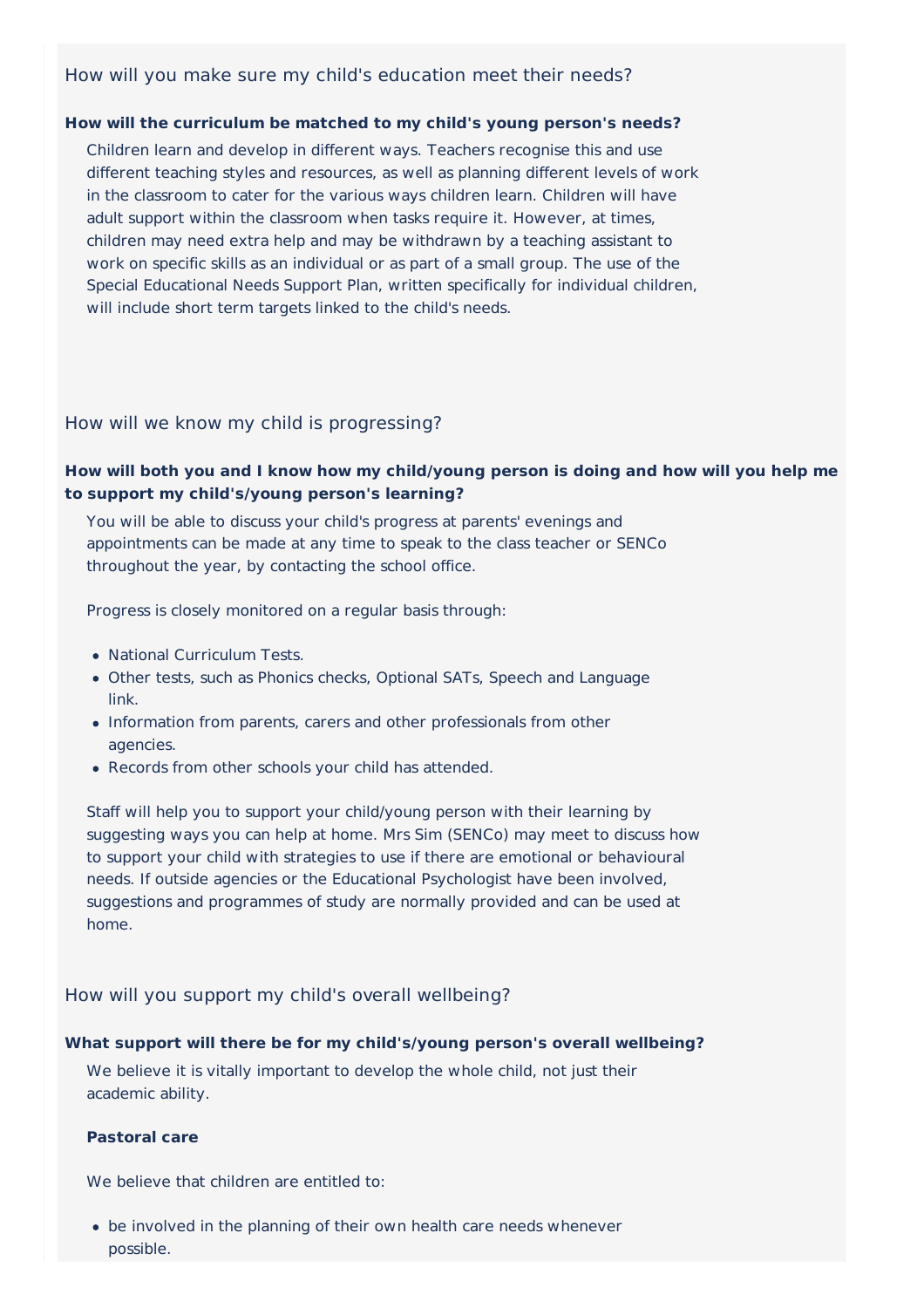establish a routine individually related to their needs and age.

We believe that parents are entitled to:

- Be consulted about their child's personal care, to ensure that it is sensitive to the family's culture and reflects their child's needs.
- The reassurance that children will whenever possible, receive personal care from the staff that know him/her best.
- Support in managing toilet training.

To support this, we:

- Work closely with our excellent Parent Support Advisor, Julie Bray, who is there to offer support to children and their families.
- Have trained lunchtime supervisors who know the school and our children very well.
- Ensure all our staff and visitors are DBS checked and fully trained in all aspects of their role.
- Have small class sizes, which we believe are our greatest asset—we have an individual, personal approach.
- Have a thorough PSHE curriculum, which runs throughout the school and is personalised to our children's needs. We also run social development programmes such as the Getting along programme for those children who require extra support.
- Use Buddies to support children at playtimes.
- Ensure children are provided with an Educational Support Plan where needed and we support families through our links with local community groups, organisations and services.
- Our range of after school activities promote healthy and safer lifestyles. Visit our website for out latest offering.

## **Medical needs**

- We work closely with other professionals, both in-school staff, the school nurse, outside agencies and parents/carers to support all public health and medical needs within the school.
- We have a designated medical officer (Mrs Featherstone) who keeps up-todate records of children's health and medical needs and oversees first-aid and medical provision in school.
- We can meet with parents/carers to discuss any concerns within a confidential and supportive environment.
- We ensure staff receive up to date training and we seek advice from the relevant professionals to meet a families' needs. Two members of staff are fully trained paediatric first aiders.
- We arrange school nurse involvement and drop in sessions for parents/carers.
- We can produce Care Plans for those children who have complex additional needs.
- We support children with additional speech and language needs by working in small groups, on a one-to-one basis or by involving speech and language professionals who regularly work with identified children in school.

#### **Social and emotional support**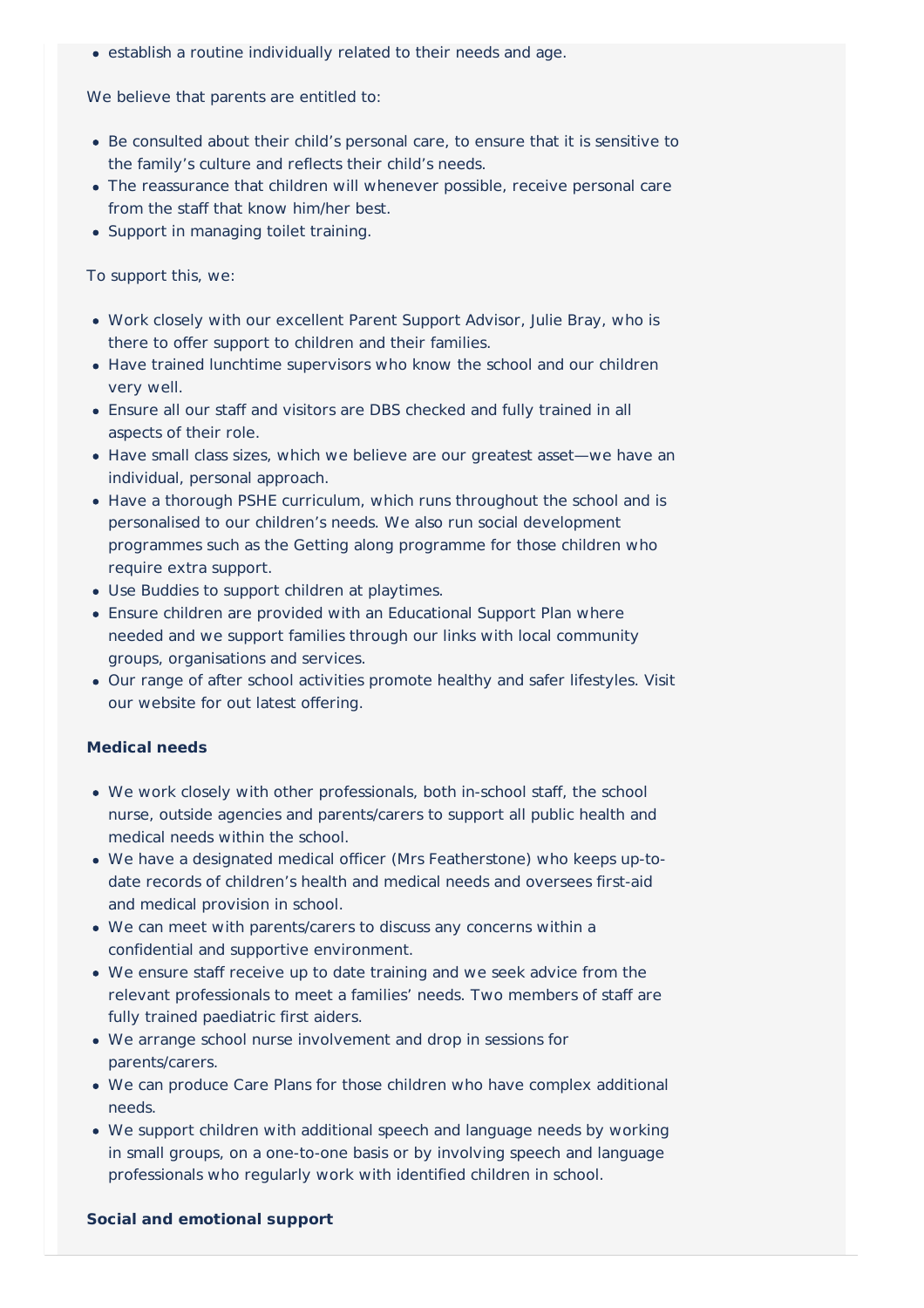- We place great important on promoting and supporting a child's positive social and emotional well-being. We are a small, friendly and open school. We encourage children, parents and carers to speak to key members of staff each day. We are also happy to speak over the telephone to those parents who work during the day.
- We have an excellent Parent Support Advisor, Julie Bray, who works in school with children who require extra support for their social and emotional needs. She supports the school in implementing 'resilience plans' or those pupils and Julie also offers 'relaxed kids' intervention. We use CAMHS (child and adolescent mental health service) alongside this support where necessary.
- Some of our teaching assistants are trained in delivering 'nurture groups' and the 'Connecting with Children' programme.
- Our school Buddies support children during playtimes, encouraging positive behaviour and making sure everyone has someone to play with.
- We support the children fully when they move to Secondary school. We always provide staff to accompany the children on their visits and members of the transition team spend many hours in our school every Summer Term.
- We hold regular parents' evenings and provide tours of the school.
- We have a varied and stimulating PSHE Programme running through the school, as well as programmes to specifically support social and emotional development.

What specialist services and expertise is available at or accessed by the staff?

# **What specialist services and expertise are available at or accessed by the setting/school/college?**

We work with a number of external agencies and fellow practitioners to help support and develop a child's pastoral, social, educational and medical needs.

#### This includes:

- Our school's community of learning, where we share resources and effective practice with a number of schools in our surrounding area.
- Special [Educational](http://www.countydurhamfamilies.info/kb5/durham/fsd/organisation.page?id=HZzSlfMJJKQ&) Needs Inclusion Team
- [Educational](http://www.countydurhamfamilies.info/kb5/durham/fsd/organisation.page?id=SUaBReUwvfI&) Psychology Service
- One [Point](http://search3.openobjects.com/kb5/durham/fsd/organisation.page?id=C2uMmflW24E&)
- Health agencies
- Child and [Adolescent](http://www.countydurhamfamilies.info/kb5/durham/fsd/organisation.page?id=Ie0wpb_gjck) Mental Health Service (CAHMS)
- Speech and [Language](http://www.cddft.nhs.uk/our-services/community-health-services/children%27s-services/children%27s-speech-and-language-therapy.aspx) Therapy
- Durham Autistic [Spectrum](http://www.durham.gov.uk/article/2386/Special-educational-needs-support) Team
- [Behaviour](http://www.durham.gov.uk/article/2386/Special-educational-needs-support) Support Services
- Durham [Movement](http://www.durham.gov.uk/article/2386/Special-educational-needs-support) Difficulties Service
- Tree Tops [Occupational](http://www.treetopsoccupationaltherapy.co.uk/) Therapy
- [Sensory](http://www.durham.gov.uk/sensorysupportteam) Support Team
- Educational Social Workers
- School Parent Support Advisor
- Looked After Children Team
- Learning [Disability](http://www.durham.gov.uk/learningdisabilities) Service
- Occupational Therapy
- Medical Practitioners
- [School](http://www.sunnybrow.durham.sch.uk/wp-content/uploads/sites/68/2014/07/School-Nurse.pdf) Nurse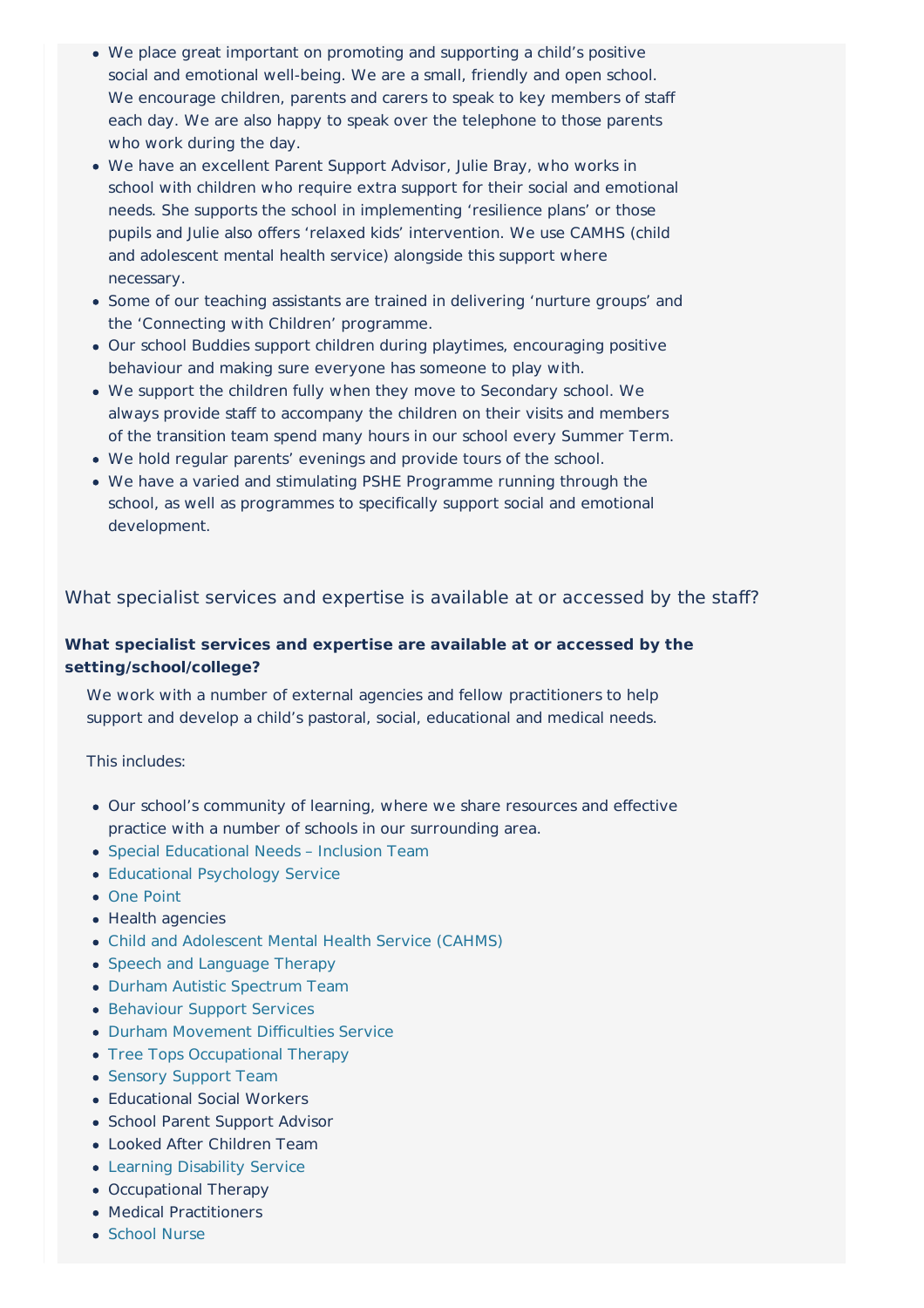# How are staff trained regarding SEND?

# **What training are the staff supporting children and young people with SEND have had or are having?**

Members of our staff have received training related to SEND including sessions on:

- how to support pupils on the autistic spectrum.
- how to support pupils with social and emotional needs.
- how to support pupils with speech and language difficulties.
- how to support pupils with physical and co-ordination needs.

Mrs Sim, our SENCo, has completed the National Award for SEND Co-ordination.

# What activities outside the classroom will there be?

## **How will my child/young person be included in activities outside this classroom including school trips?**

Activities and school trips are available to all. Risk assessments are carried out and procedures are put in place to enable all children to participate.

If it is deemed that an intensive level of one-to-one support is required, a parent or carer may be asked to accompany their child during the activity.

## How will you support my child's needs?

#### **How accessible is the setting/school/college environment?**

Our school is wheelchair accessible, with access into the school building by ramps and hand railings located to the rear of the school in the school yard. Taxis are able to drop pupils off and collect pupils from the school car park, which is right next to the school yard and access to the ramps. Our corridors and doors allow for wheelchair access too.

# My child is going to be starting or leaving soon, how will you help them?

## **How will the setting/school/college prepare and support my child/young person to join the setting/school/college or the next stage of education and life?**

We recognise how important a successful transition is to our pupils with additional needs. We want the process to be as easy and stress-free as possible.

We work in partnership with our feeder secondary schools to provide an enhanced level of transition for those who we feel would benefit from this. This may take the form of additional visits for pupils or one to one / small group working with secondary school staff.

The period of transition depends on the individual needs of the pupil. If it is felt appropriate secondary school colleagues will come into school to meet the current class teacher, parents and most importantly the pupil. We have found this strategy particularly useful in easing any worries or concerns parents and pupils may have.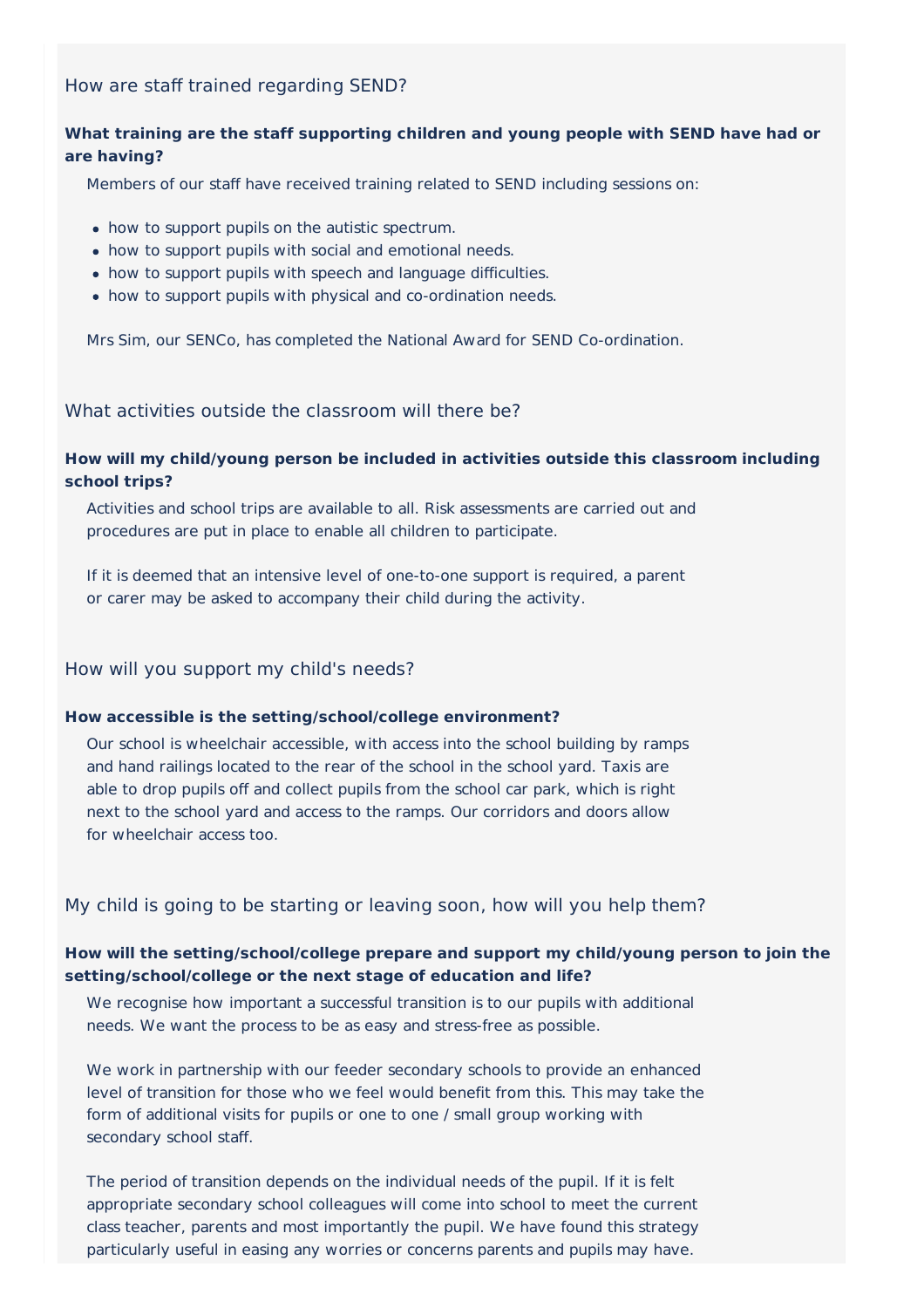We benefit from being a small school as all staff know every pupil. Transition from each Year Group is therefore easier for the children as they already know their new class teacher. We also have a transition day, so children are familiar with the new classroom environment and organisation.

New starters for Reception children are provided with the following opportunities:

- Parent Open Information meeting.
- Children's visits to Reception class in the summer term.
- Pupils and parents invited for school lunch.

We are extremely flexible and are prepared to organise extra transition sessions or meetings with external agencies to make transition as easy and stress-free as possible.

What is available to help my child with their education?

# **How are the setting's/school's/college's resources allocated and matched to children's/young people's special educational needs?**

If a child has an Education, Health and Care Plan, resources necessary are outlined. The Senior Leadership Team will work alongside staff to ensure that these resources are available - this may be staffing to support the child, as well as phycial resources and specialist equipment.

The use of Special Educational Need Support Plans for individual pupils will help class teachers organise specific resources and intervention for small groups of children.

### What support can I expect for my child?

#### **How is the decision made about what type and how much support my child/young person will receive?**

These decisions are made in consultation with class teacher and Senior Leadership team. Decisions are based upon termly tracking of pupil progress and as a result of assessments by outside agencies, including details given in Education, Health and Care Plans.

During their school life, if further concerns are identified due to the pupil's lack of progress or wellbeing, then other interventions will be arranged.

#### How will I be involved in my child's education?

#### **How are parents involved in the setting/school/college? How can I be involved?**

We actively seek to foster positive working relationships with both children and their parents/carers. We believe that children and their parents/carers know best; parents/carers are a child's first and most enduring educator after all, so we start our assessment process by discussing what the child and their parents/carers think.